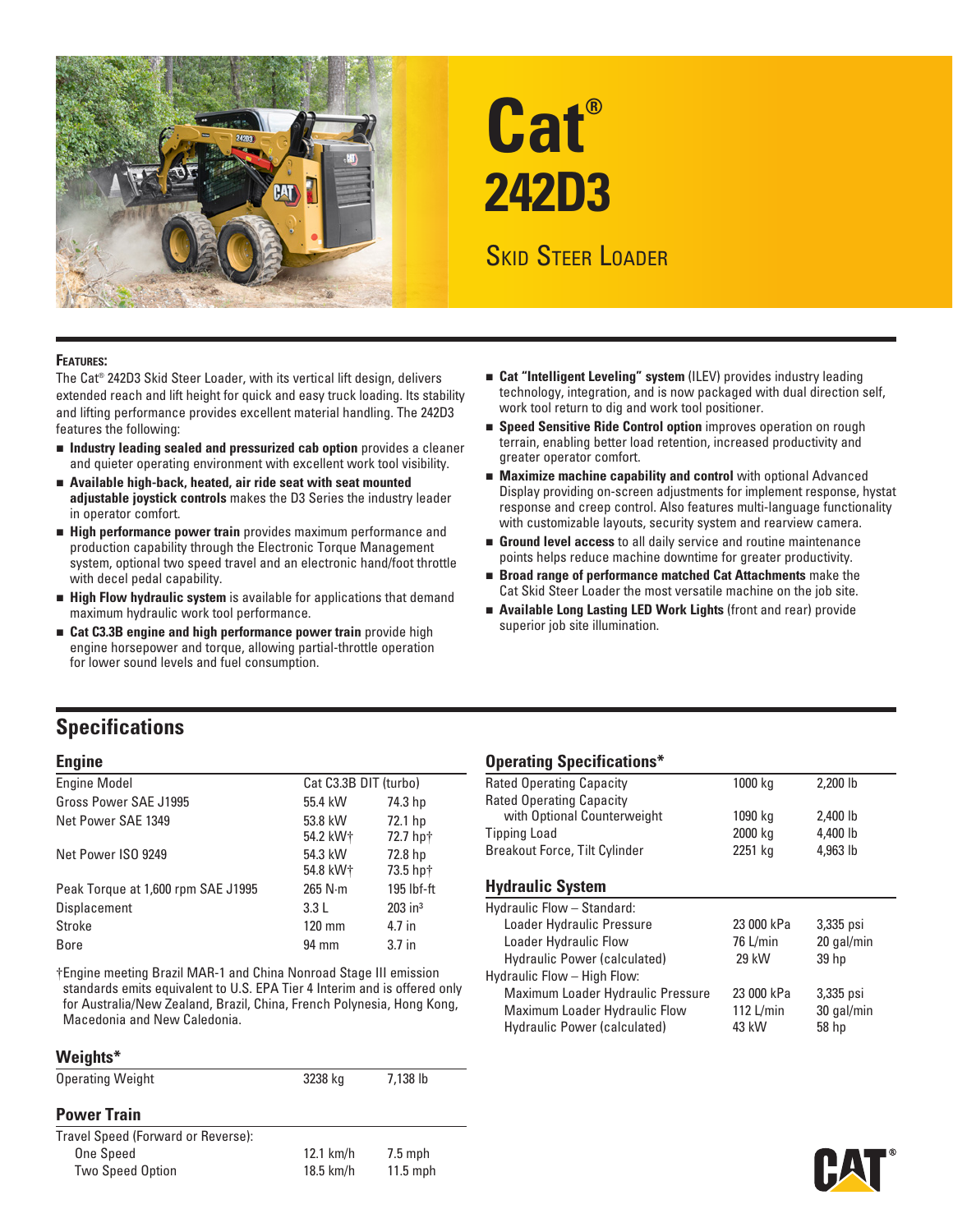# **242D3 Skid Steer Loader**



#### **Dimensions\***

| Wheelbase                                   | 1105 mm          | 43.5 in    | 11 Departure Angle                            | $27^{\circ}$     |          |
|---------------------------------------------|------------------|------------|-----------------------------------------------|------------------|----------|
| 2 Length without Bucket                     | 2767 mm          | 108.9 in   | 12 Bumper Overhang behind Rear Axle           | 1021 mm          | 40.2 in  |
| 3 Length with Bucket on Ground              | 3487 mm          | 137.3 in   | 13 Maximum Dump Angle                         | $52^{\circ}$     |          |
| 4 Height to Top of Cab                      | $2111$ mm        | 83.1 in    | 14 Vehicle Width over Tires                   | 1676 mm          | 66.0 in  |
| 5 Maximum Overall Height                    | 3917 mm          | 154.2 in   | 15 Turning Radius from Center - Machine Rear  | 1639 mm          | 64.5 in  |
| 6 Bucket Pin Height at Maximum Lift         | 3076 mm          | $121.1$ in | 16 Turning Radius from Center - Coupler       | 1314 mm          | 51.8 in  |
| <b>Bucket Pin Height at Carry Position</b>  | $200$ mm         | $7.9$ in   | 17 Turning Radius from Center - Bucket        | 2107 mm          | 83.0 in  |
| 8 Reach at Maximum Lift and Dump            | 552 mm           | $21.7$ in  | 18 Maximum Reach with Arms Parallel to Ground | 1249 mm          | 49.2 in  |
| <b>9</b> Clearance at Maximum Lift and Dump | 2285 mm          | $90.0$ in  | 19 Rack Back Angle at Maximum Height          | $87^\circ$       |          |
| <b>10 Ground Clearance</b>                  | $222 \text{ mm}$ | 8.7 in     | 20 Bucket Pin Reach at Maximum Lift           | $182 \text{ mm}$ | $7.2$ in |

\* Operating Weight, Operating Specifications and Dimensions all based on 75 kg (165 lb) operator, all fluids, one speed, OROPS, 1730 mm (68 in) low profile bucket, **Cat 12 × 16.5 tires**, standard flow hydraulics, mechanical suspension seat, no optional counterweights and manual quick coupler (unless otherwise noted).

| Cab                              |                 |                       | <b>Noise Level</b>                                                                                     |             |
|----------------------------------|-----------------|-----------------------|--------------------------------------------------------------------------------------------------------|-------------|
| <b>ROPS</b>                      | ISO 3471:2008   |                       | Inside Cab**                                                                                           | 83 dB(A)    |
| <b>FOPS</b>                      |                 | ISO 3449:2005 Level I | Outside Cab***                                                                                         | 101 $dB(A)$ |
| <b>Service Refill Capacities</b> |                 |                       | **The declared dynamic operator sound pressure level<br>The measurements were conducted with the cab d |             |
| Chain Box, each side             | 8.8 L           | $2.3$ gal             | closed and at 70% of the maximum engine cooling far-                                                   |             |
| <b>Cooling System</b>            | 14 L            | $3.7$ gal             | level may vary at different engine cooling fan speed                                                   |             |
| Engine Crankcase                 | 11 <sup>L</sup> | $3.0$ gal             | *** The labeled sound power level for the CE marked com-                                               |             |
| <b>Fuel Tank</b>                 | 94 L            | 24.8 gal              | measured according to the test procedure and con                                                       |             |
| <b>Hydraulic System</b>          | 50 <sub>L</sub> | $13.2$ gal            | 2000/14/EC.                                                                                            |             |
| <b>Hydraulic Tank</b>            | 39 L            | $10.3$ gal            |                                                                                                        |             |

|  | Noise Level |  |
|--|-------------|--|
|  |             |  |

| Inside Cab**   | 83 dB(A)    |
|----------------|-------------|
| Outside Cab*** | $101$ dB(A) |

- \*\*\* The declared dynamic operator sound pressure levels per ISO 6396:2008. **Service Refill Capacities** The measurements were conducted with the cab doors and windows closed and at 70% of the maximum engine cooling fan speed. The sound level may vary at different engine cooling fan speeds.
- \*\*\* The labeled sound power level for the CE marked configurations when measured according to the test procedure and conditions specified in 2000/14/EC.

#### **Air Conditioning System (if equipped)**

The air conditioning system on this machine contains the fluorinated greenhouse gas refrigerant R134a (Global Warming Potential = 1430). The system contains 0.81 kg of refrigerant which has a  $CO<sub>2</sub>$  equivalent of 1.158 metric tonnes.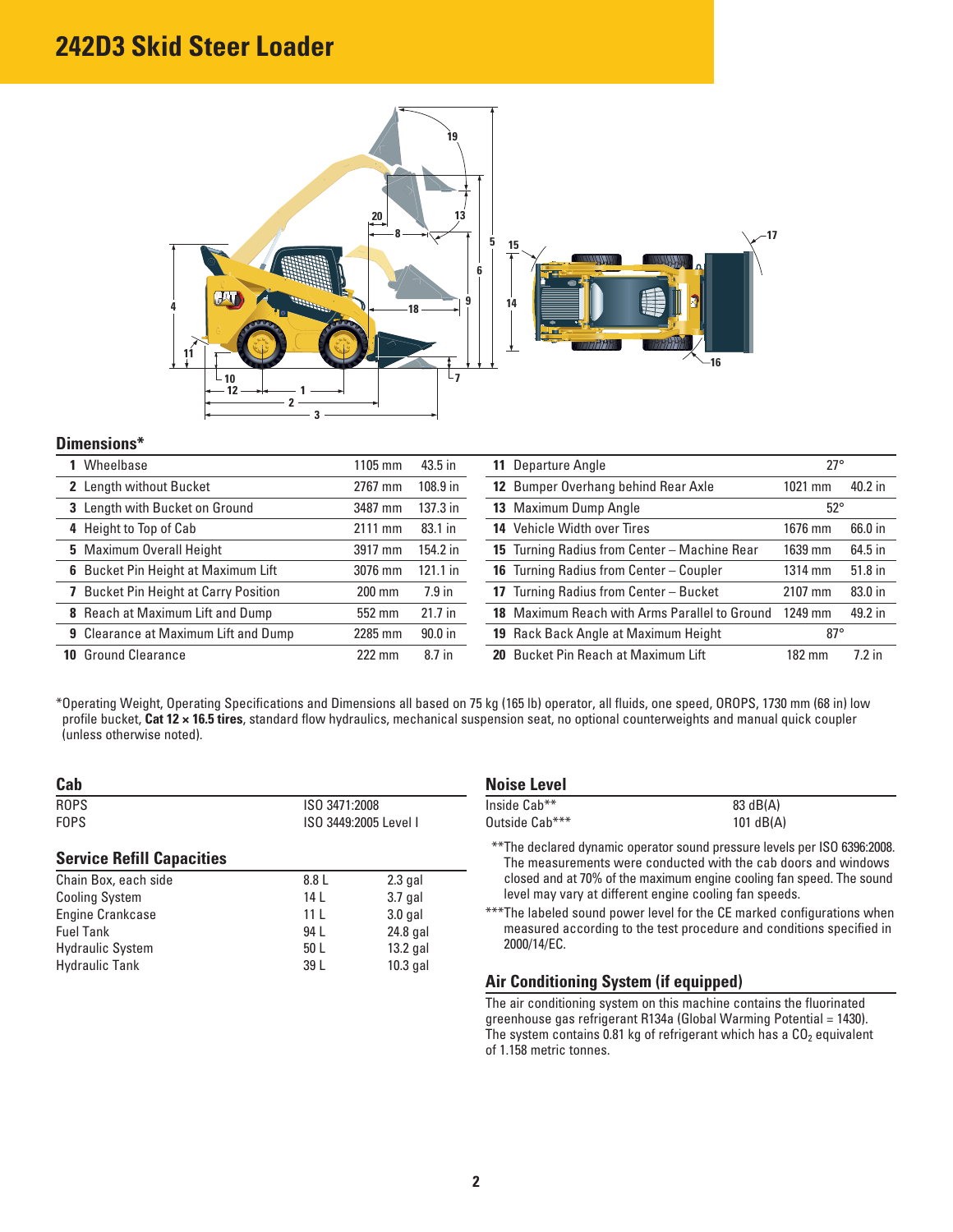## **MANDATORY EQUIPMENT**

- **E** Hydraulics, Standard or High Flow
- **Quick Coupler, Mechanical or Powered**
- High Visibility Seat Belt, 50 mm (2 in) or 75 mm (3 in)
- **EU Preparation Package**
- Power Train: One Speed, One Speed with Speed Sensitive Ride Control, Two Speed or Two Speed with Speed Sensitive Ride Control
- Tires,  $12 \times 16.5$  or  $10 \times 16.5$

#### **PERFORMANCE PACKAGES**

- Performance Package H1: Standard Flow Hydraulics (No Self Level)
- Performance Package H2: Standard Flow Hydraulics, Dual Direction *Electronic Self Level (Raise and Lower), Work Tool Return to Dig, Work Tool Positioner, and Electronic Snubbing (Raise and Lower)*
- Performance Package H3: *High Flow Hydraulics, Dual Direction Electronic Self Level (Raise and Lower), Work Tool Return to Dig, Work Tool Positioner, and Electronic Snubbing (Raise and Lower)*

### **STANDARD EQUIPMENT**

- 12 volt Electrical System
- 80 ampere Alternator
- **u** Ignition Key Start/Stop Switch
- n Lights: *Gauge Backlighting, Two Rear Tail Lights, Two Adjustable Front* n Filters, Cartridge-type, Hydraulic and Rear Halogen Lights, Dome Light **now are all real controlled to the Secure Conventuon** Filters, Canister-type, Fuel and Water Separator
- **Backup Alarm**
- 

- **OPERATOR ENVIRONMENT**<br>■ Advanced Display with Rearview Camera: *Full Color, 127 mm (5 in) LCD* Four Wheel Chain Drive
- Gauges: Fuel Level, Hour Meter
- *Engine Emission System COOLAGER <b>EXECUTE:* **COOLAGER 2018 n** Radiator Coolant Level Sight Gauge screen; Advanced Multi-operator Security System; On-screen Adjustments<br>
for Implement Response, Hystat Response, and Creep Control<br>
■ Gauges: Fuel Level, Hour Meter<br>
■ Operator Warning System Indicators: Air Filter Restri **Output, Armrest Raised/Operator Out of Seat, Engine Coolant Temperature, Engine Oil Pressure, Glow Plug Activation, Hydraulic** *Filter Restriction, Hydraulic Oil Temperature, Parking Brake Engaged, <br>Engine Emission System*
- **Adjustable Vinyl Seat**
- Fold In Ergonomic Contoured Armrest n Cat ToughGuard™ Hose
- Control Interlock System, when operator leaves seat or armrest raised: <br>Hydraulic System Disables, Hydrostatic Transmission Disables, Parking Brake Engages<br>Brake Engages<br>Integrated Pressure Release
- ROPS Cab, Open, Tilt Up
- **FOPS, Level I**
- **The Selly Pan Cleanout The Selly Pan Cleanout n** Belly Pan Cleanout
- **Reduced** Floor Mat
- **n** Interior Rearview Mirror
- 12 volt Electric Socket
- n Horn
- Hand (Dial) Throttle, Electronic
- n Adjustable Joystick Controls
- Anti-theft Security System with 6-button Keypad
- **B** Storage Compartment with Netting

#### **COMFORT PACKAGES**

- Open ROPS (C0): *Static Seat (No Foot Throttle, Headliner, Heater or Door)*
- Open ROPS (C1): *Foot Throttle, Headliner, Cup Holder, and choice of Seat (Mechanical Suspension or High Back, Heated, Air Ride Seat) (No Heater or Door)*
- Enclosed ROPS with Heater (C2): *Foot Throttle, Headliner, Heater and Defroster, Side Windows, Cup Holder, Radio Ready, choice of Seat (Mechanical Suspension or High Back, Heated, Air Ride Seat) and Door (Glass or Polycarbonate)*
- Enclosed ROPS with A/C (C3): *C2 + Air Conditioner*

#### **ELECTRICAL POWER TRAIN**

- 12 volt Electrical System n Cat C3.3B, Turbo Diesel Engine
- **1** 80 ampere Alternator **120 ampere Alternator** 1 **Air Cleaner, Dual Element, Radial Seal**
- **n** Ignition Key Start/Stop Switch n S·O·SSM Sampling Valve, Hydraulic Oil
	- Filters, Cartridge-type, Hydraulic
	-
- Backup Alarm **n Radiator/Hydraulic Oil Cooler (side-by-side)**
- Heavy Duty Battery, 850 CCA n Spring Applied, Hydraulically Released Parking Brakes
	- **Exercise Hydrostatic Transmission**
	- Four Wheel Chain Drive

- **Engine Enclosure, Lockable**
- Extended Life Antifreeze,  $-36^{\circ}$  C ( $-33^{\circ}$  F)
- Machine Tie Down Points (6)
- Support, Lift Arm
- Hydraulic Oil Level Sight Gauge
- 
- **Adjustable Vinyl Seat 19 and Radiator, Expansion Bottle** 
	- Cat ToughGuard<sup>™</sup> Hose
	- **E** Auxiliary, Hydraulics, Continuous Flow
	- **Example 2** Heavy Duty, Flat Faced Quick Disconnects with
- **n** ROPS Cab, Open, Tilt Up **n Split D-Ring to Route Work Tool Hoses Along Side of Left Lift Arm**
- FOPS, Level I<br>■ Electrical Outlet, Beacon
	- **Belly Pan Cleanout**
- Floor Mat n Variable Speed Demand Fan
- Interior Rearview Mirror n Product Link<sup>™</sup> PL240, Cellular